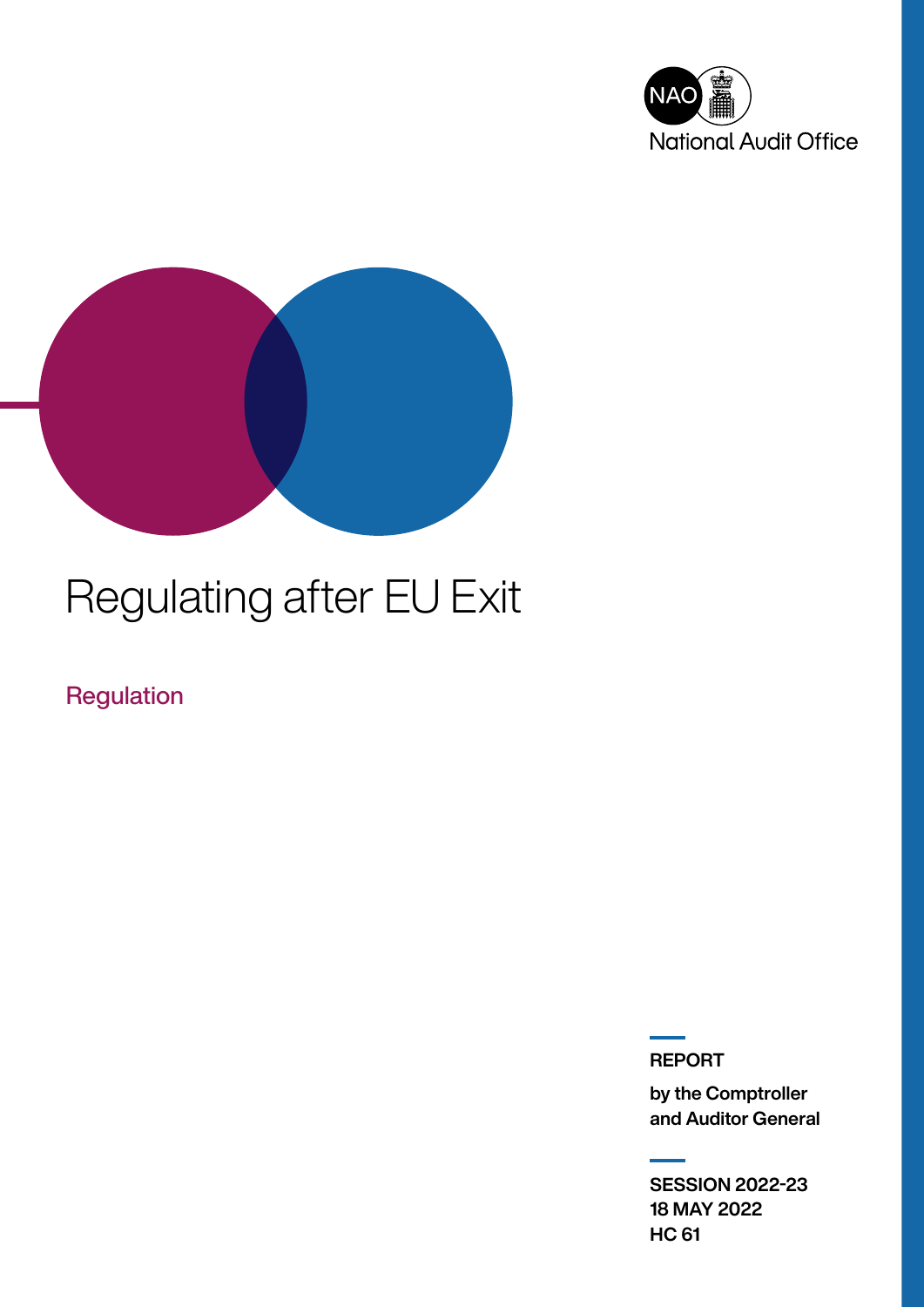### Key facts

## 428

the number of applications for regulated product authorisations the Food Standards Agency (FSA) was progressing at the end of 2021, compared with the anticipated number of 150

staffing increase in the Health and Safety Executive's (HSE's) Chemicals Regulation Division between September 2020 and March 2022

46%

# £19.7m

Competition and Markets Authority's (CMA's) EU Exit funding in 2020-21 (in 2021-22 prices)

| 31 December 2020 | date that the transition period ended following the UK's<br>exit from the EU                                |
|------------------|-------------------------------------------------------------------------------------------------------------|
| May 2024         | date that HSE expects its biocide and plant protection<br>transformation programme to be complete           |
| Autumn 2022      | expected date that the CMA's Subsidy Advice Unit will<br>be operational                                     |
| 25%              | staff time spent training in HSE's Chemicals Regulation<br>Division in 2021-22, as reported by HSE          |
| 115%             | increase in staffing in FSA's Science, Evidence and<br>Research Division between July 2018 and January 2022 |
| 25%              | CMA's vacancy rate for legal services roles in March 2022                                                   |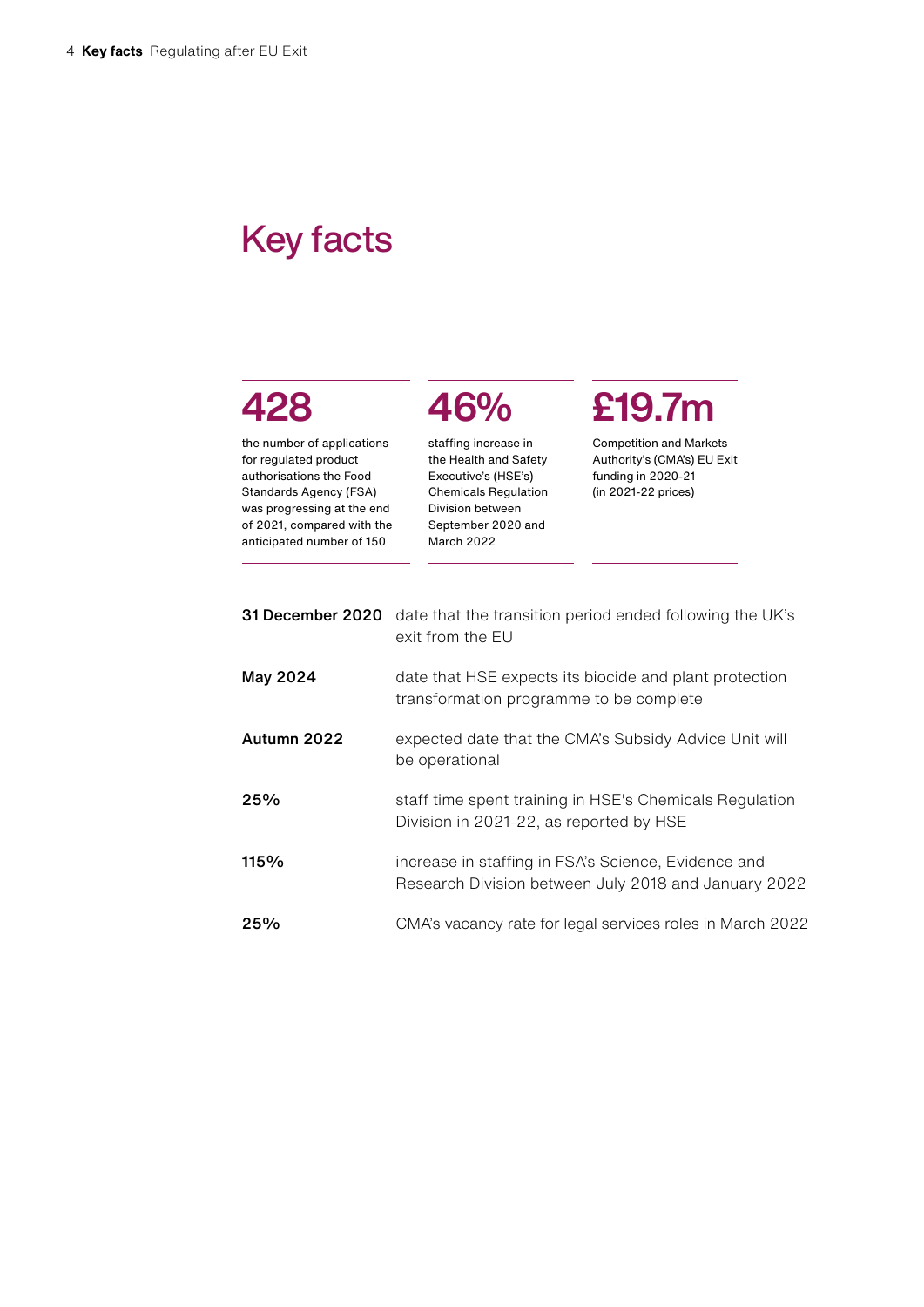### **Summary**

#### **Background**

1 Government uses regulation to deliver public policy outcomes in a wide range of areas, for example, to ensure food safety, protect the environment, or promote competition in the UK economy. As a European Union (EU) member state, the UK operated within an EU regulatory framework, with many regulations harmonised to facilitate the European single market. On 31 January 2020, the UK left the EU and entered a transition period during which the UK continued to operate within the regulatory structures of the EU. The transition period ended on 31 December 2020, ending the direct applicability of EU regulations in the UK and the UK's participation in EU regulatory institutions and cooperation arrangements. To facilitate a smooth transition, EU regulations were transferred into UK law at that point.

2 The government views the UK's exit from the EU as an opportunity to change how regulation is designed and implemented, with the aim of stimulating innovation, ensuring competitive markets and removing unnecessary administrative burdens. In January 2022 the Cabinet Office published a paper which set out the ambition for the UK to be "the best regulated economy in the world" and established five high-level principles for future regulatory policy. Government has appointed a new Minister for Brexit Opportunities and Government Efficiency, and also established the Brexit Opportunities Unit within the Cabinet Office to review and reform existing policy and regulation and support the scrutiny and introduction of new regulation.

**3** Leaving the EU has changed the operating environment for many UK regulators. They have new responsibilities for developing regulatory policy at a national rather than EU level, and they have taken on new regulatory functions previously carried out by the EU and its institutions. They have also lost access to a range of data sharing and cooperation arrangements. For many regulators these are likely to be significant changes.

4 Nearly 18 months after the end of the transition period, this report is an opportunity to assess how regulators have managed the transition and are responding to the opportunities and challenges of EU Exit.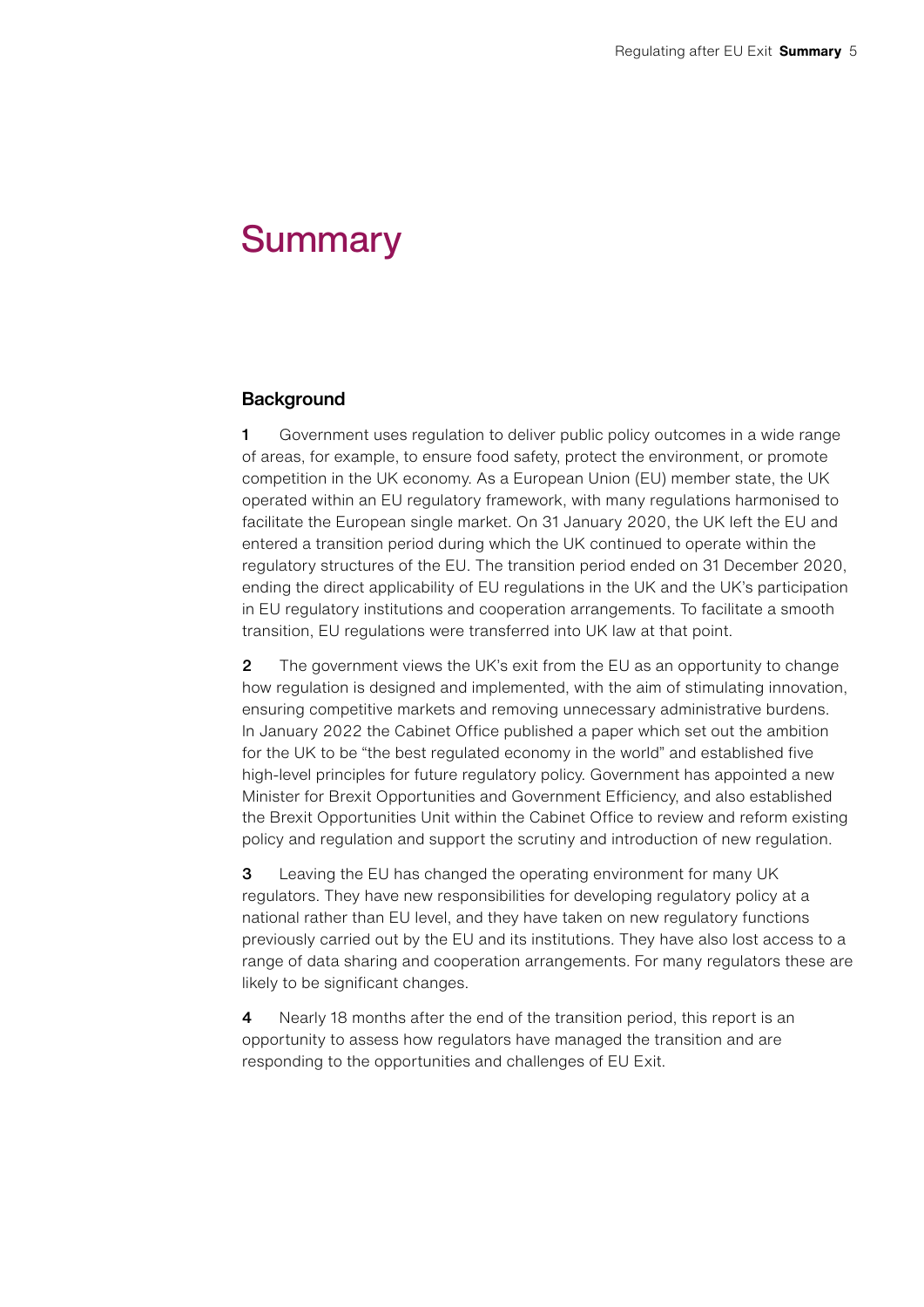#### Scope

5 This report considers three regulators whose work has been significantly affected by EU Exit. The report seeks to draw out common issues to help inform regulators and policy departments as they develop regulation after EU Exit, both in the three areas covered and more broadly across government.

- 6 We have examined:
- the Health and Safety Executive's (HSE's) role in chemicals regulation, in particular the Chemicals Regulation Division;
- the Food Standards Agency's (FSA's) role in regulating food safety and standards; and
- the Competition and Markets Authority's (CMA's) roles in enforcing competition and consumer protection law; operating the Office for the Internal Market; and preparing to provide subsidy advice within the UK subsidy control regime.
- 7 We examine:
- preparing for transition and readiness for Day 1: government aimed to ensure a smooth transition after the end of the transition period. We have therefore examined regulators' efforts to ensure continuity at the end of the transition period on 31 December 2020;
- operational capability: government aimed to incorporate EU laws and regulation into UK law following transition as a starting point for UK regulation outside of the EU. We therefore examine the extent to which regulators have built their operational capability to deliver their new functions in terms of resources, capacity, workload, data and intelligence, and regulatory cooperation; and
- developing long-term regulatory strategies: the UK government has recently set out its broad longer-term aims for regulation outside EU regulatory structures. We therefore examine the extent to which regulators and policy-makers have developed long-term strategies to deliver those aims, including engagement across the UK and internationally.

8 This report does not assess the long-term effectiveness of the three current regulatory frameworks as the regulators are at an early stage in developing their new competencies. We do not directly compare their individual performance.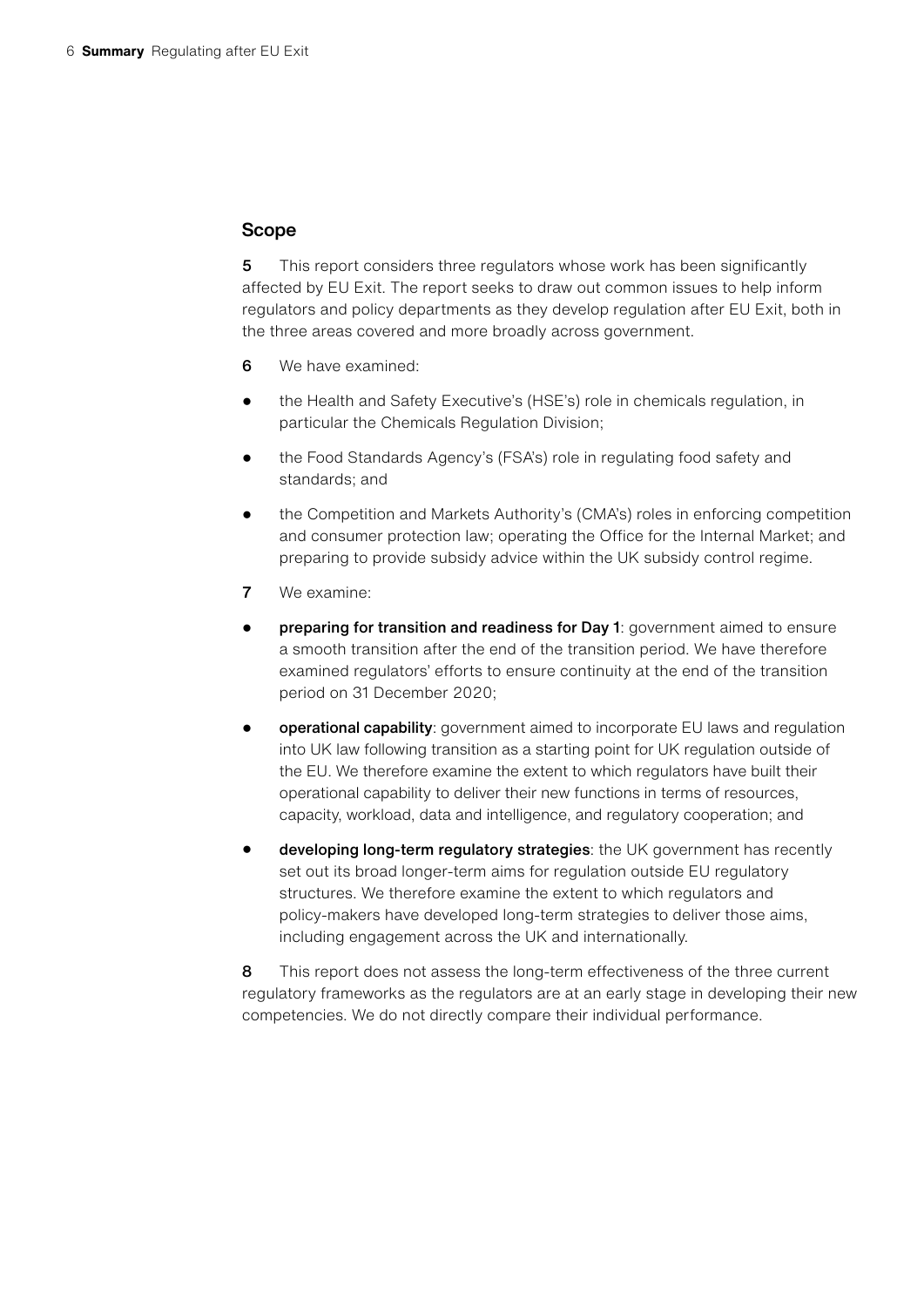#### Key findings

The regulators' new responsibilities and preparing for transition

9 All three regulators are taking on significant new responsibilities as a result of EU Exit. HSE is now the main regulator for chemicals in the UK, with an expanded role, including in evaluating chemical risks and authorising chemicals for use under the biocides and plant protection product regimes. FSA now has expanded responsibility for assessing food and animal feed safety risks and making recommendations to ministers, including for the authorisation of regulated products. CMA has expanded responsibilities for assessing mergers, and for enforcing competition law in large international cases with a UK impact. It has also established the Office for the Internal Market to monitor and report on the UK internal market and is setting up a unit to provide advice to public bodies on state subsidies (paragraphs 1.11, 2.3, 3.3 to 3.7, 4.3, 4.12 and Figure 8).

10 The regulators implemented measures aimed at ensuring continuity after the end of the transition period, which in a number of cases involved delaying new regulatory requirements or extending deadlines. These measures included, for example, FSA putting in place new processes to handle food-related incidents across the UK, and CMA working with the European Commission to determine how competition cases under way at the end of the transition period would be handled. In some areas new regulatory requirements were delayed or deadlines extended. For example, government has repeatedly postponed introducing full import controls on high-risk food imports from the EU, which until recently were due to be implemented in 2022 and are now planned to come into force from the end of 2023. It also agreed that existing EU registrations and authorisations held by chemical companies based in Great Britain could be transferred to the UK system without a fee, and extended the deadlines set in the initial transitional provisions for companies to meet the full data requirements (paragraphs 1.8, 1.9, 2.4, 2.5, 2.13, 3.8, 4.4, 4.5, 4.7, 4.15).

Building operational capability post-transition

#### **Resourcing and capacity**

11 The regulators all received funding for their new responsibilities. All three regulators were allocated additional funding before EU Exit to carry out preparatory work. For FSA, its EU Exit funding allocation for 2020-21 of £14.5 million (in 2021-22 prices) was included in its business-as-usual funding for subsequent years. HSE's total budget for its Chemicals Regulation Division has grown by 39% between 2018-19 and 2022-23 (in 2021-22 prices). CMA has used its previous additional EU Exit funding, which in 2020-21 was £19.7 million in 2021-22 prices, as an indicator for future resource needs to support its new responsibilities and workload (paragraphs 2.6, 3.5, 3.9, 4.9, 4.10 and Figures 2, 6, 9 and 10).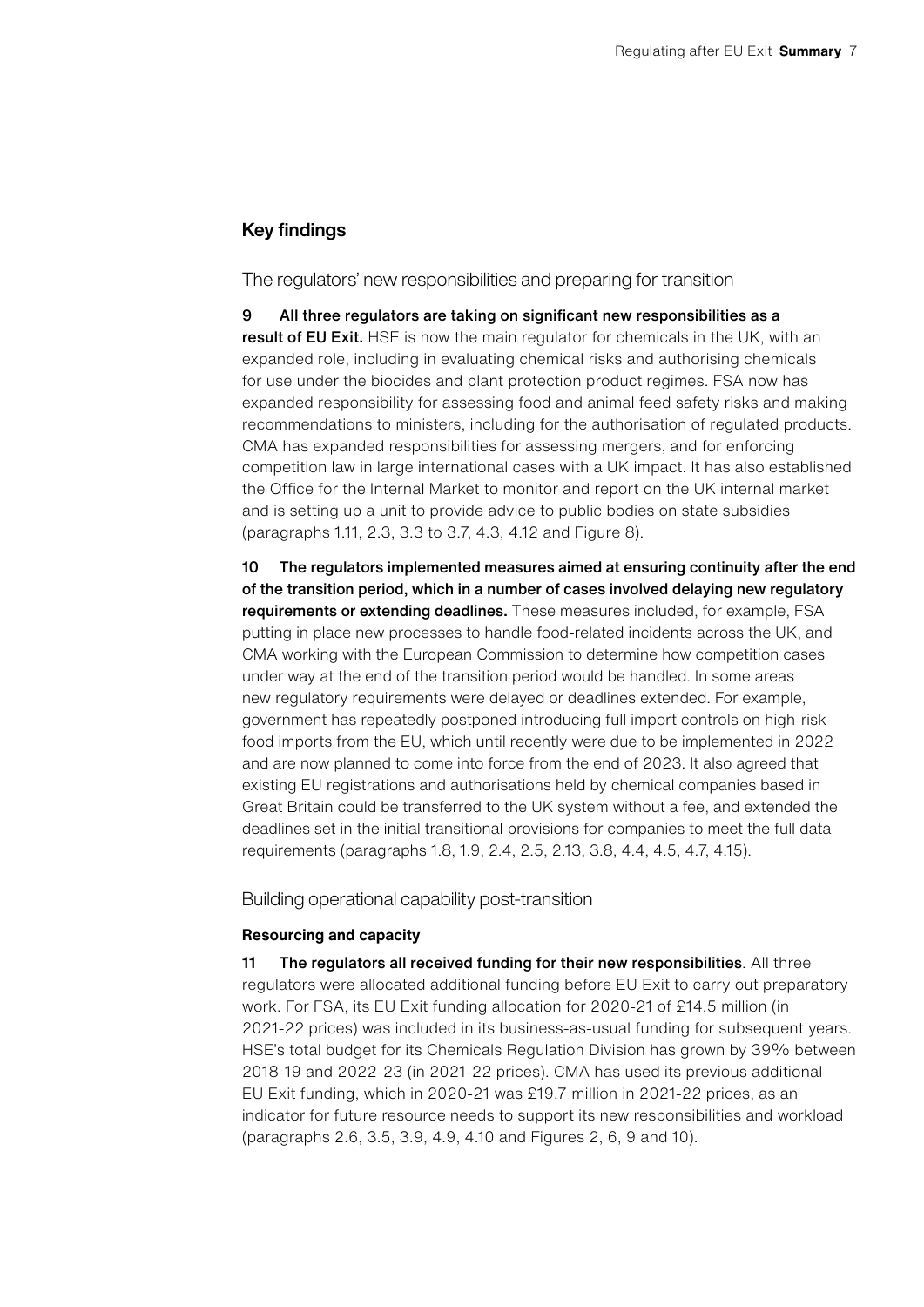12 All three regulators are finding it a challenge to recruit the specialist skills they need in some key areas. CMA has long-standing challenges in competing with the private sector when recruiting and retaining staff with legal, economic and digital skills for its competition and mergers work. In March 2022, it had a vacancy rate of 25% for legal roles. FSA has already expanded its Science, Evidence and Research Division from around 59 full-time equivalent (FTE) posts in July 2018 to around 128 FTE in January 2022, a 115% increase, and is facing challenges in recruiting increasing numbers of staff with expertise in toxicology. It is also looking to new working models to manage challenges in the supply of veterinarians. HSE has increased staffing in its Chemicals Regulation Division by 46% between September 2020 and March 2022, and has also faced challenges in recruiting experienced toxicologists. It is focused on developing scientific skills in-house, and reports spending 25% of staff time in the Chemicals Regulation Division on training in 2021-22. HSE expects it will be a further four years before it reaches the full capacity it has planned for its post-EU Exit regulatory regime. There is a risk that capacity constraints could delay regulatory decisions. For example, HSE has extended approvals for biocidal active substances due to expire in 2021-22 to at least 2023 while it develops its biocide active substance assessment programme (paragraphs 2.7, 2.8, 2.15, 3.10, 3.11, 4.11 to 4.13 and Figure 7).

13 A number of factors have made regulators' planning for their workloads challenging. For example, CMA has seen fewer merger cases than it planned for in 2020-21 following the economic impact of the COVID-19 pandemic. FSA has experienced a much greater demand for authorisations of new regulated products than expected, progressing 428 applications at the end of 2021 compared with the 150 it anticipated, in part because of new requirements for cannabidiol (CBD) food products already on the market to go through the authorisation process. For HSE, the level of demand for the new regimes was not clear until after the end of the transition period when companies began to participate in them. This makes it harder for the regulators to assess what their workload will be in the longer term, and how to plan their capacity to meet it (paragraphs 2.9 to 2.11, 3.12 to 3.14 and 4.12 to 4.14).

#### **Operational processes and plans**

14 Regulators have lost access to data- and information-sharing arrangements with EU regulators and are continuing to explore ways to mitigate the impact on their work. All three regulators used EU databases for regulatory activities such as risk identification or to carry out detailed enforcement work. For example, FSA has lost full access to the Rapid Alert System for Food and Feed, which it used to exchange information about food safety risks and their management. The regulators all identified loss of data- and information-sharing arrangements with EU counterparts as having a negative impact on their ability to assess risks or carry out their work. They are seeking to mitigate the loss in a number of different ways, for example, using other international systems, publicly available data or setting up data-sharing arrangements on a case-by-case basis where possible (paragraphs 2.16, 2.17, 3.15, 3.16 and 4.15).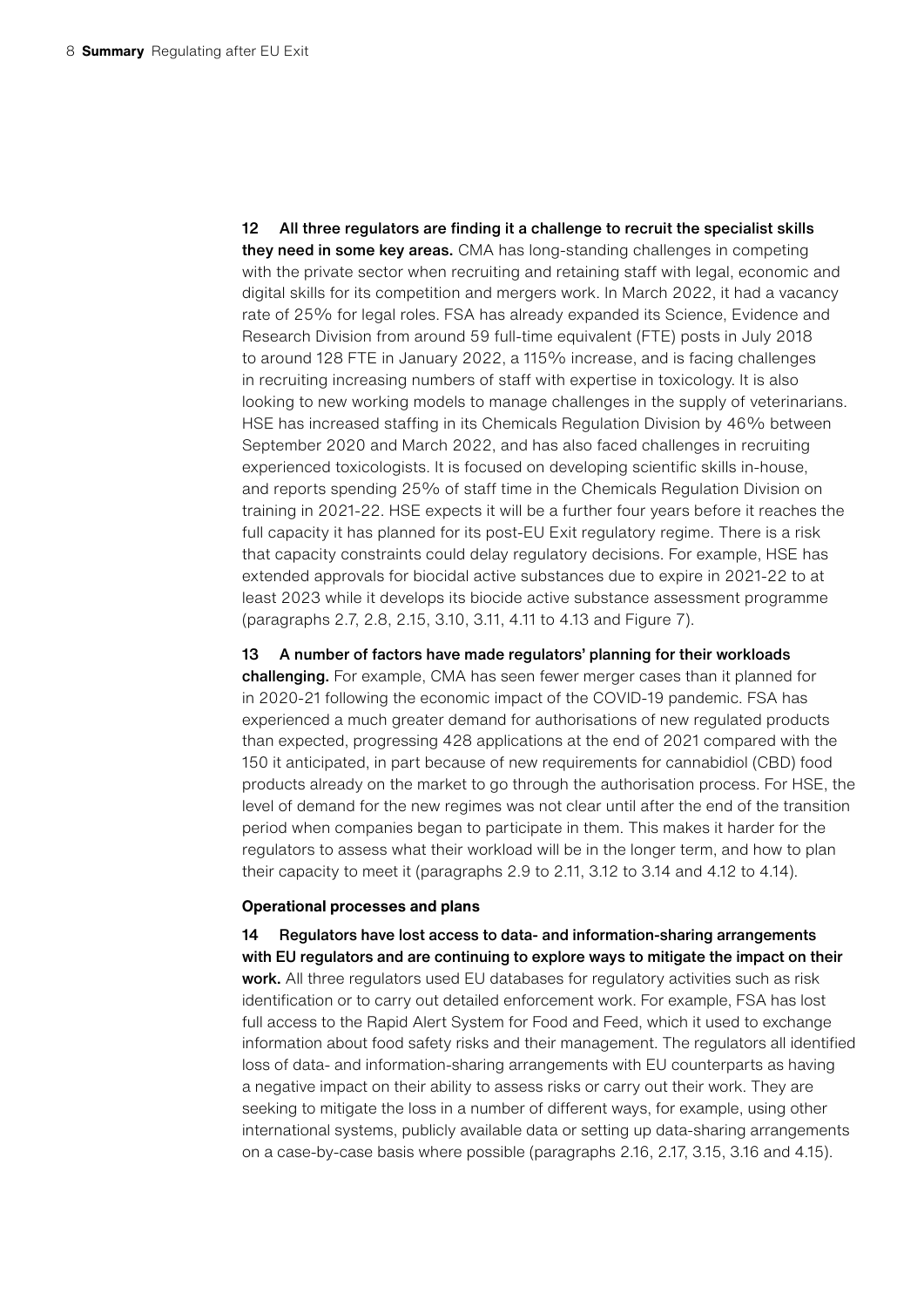15 There has been limited progress on regulatory cooperation with the EU following EU Exit. The Trade and Cooperation Agreement provides for voluntary regulatory cooperation, such as exchange of information on good regulatory practices. While the regulators and policy-makers we spoke to all expressed their willingness to put this into action, they have not been able to make much progress. The EU–UK committee on regulatory cooperation has met once, in October 2021, and agreed to meet annually in future. While the UK has stated its readiness to progress specific cooperation on both chemicals regulation and competition enforcement, as set out in the Trade and Cooperation Agreement, discussions have not yet begun with the EU (paragraphs 1.2, 1.3, 2.20, 2.21, 3.15, 3.16, 3.22 and 4.16).

#### 16 The three regulators' plans to move from interim arrangements to fully

functional regulatory regimes are still in progress. HSE put in place interim arrangements for its plant protection and biocides regimes, which it considers are resource-intensive for it to deliver and may slow down products getting to market. The programme of work it has put in place to transform these interim arrangements will not be completed until May 2024. FSA is still working to embed new data sources, such as customs data, which it plans to use to enhance its risk assessment process. CMA's Subsidy Advice Unit expects to be operational in autumn 2022 (paragraphs 2.5, 2.17, 3.6, 4.8, 4.12 to 4.14 and Figures 5 and 12).

#### Longer-term strategic development

#### **Developing regulatory strategies for the UK**

17 Regulators and policy-makers in all three areas are at an early stage in setting their strategic direction following EU Exit. FSA has recently published its long-term strategy, its first after EU Exit, which sets out broad ambitions but has not yet made public detail on how regulation may change in practice. A new Chemicals Strategy, led by the Department for Environment, Food & Rural Affairs (Defra), has been in development since 2018. Defra told us work had been deprioritised to focus on implementing EU Exit and it expects that engagement with stakeholders on the strategy would begin in spring 2022. HSE's strategy for the next 10 years is due to be published soon. The Department for Business, Energy & Industrial Strategy (BEIS) set out its response to a consultation on 'Reforming competition and consumer policy' in April 2022, which proposes a number of reforms to competition policy but emphasises that many will need new legislation to be implemented. As set out in the Regulators' Code, regulators should ensure their regulatory approaches are transparent (paragraphs 1.7, 2.18, 3.17 to 3.19, 4.18 and 4.19).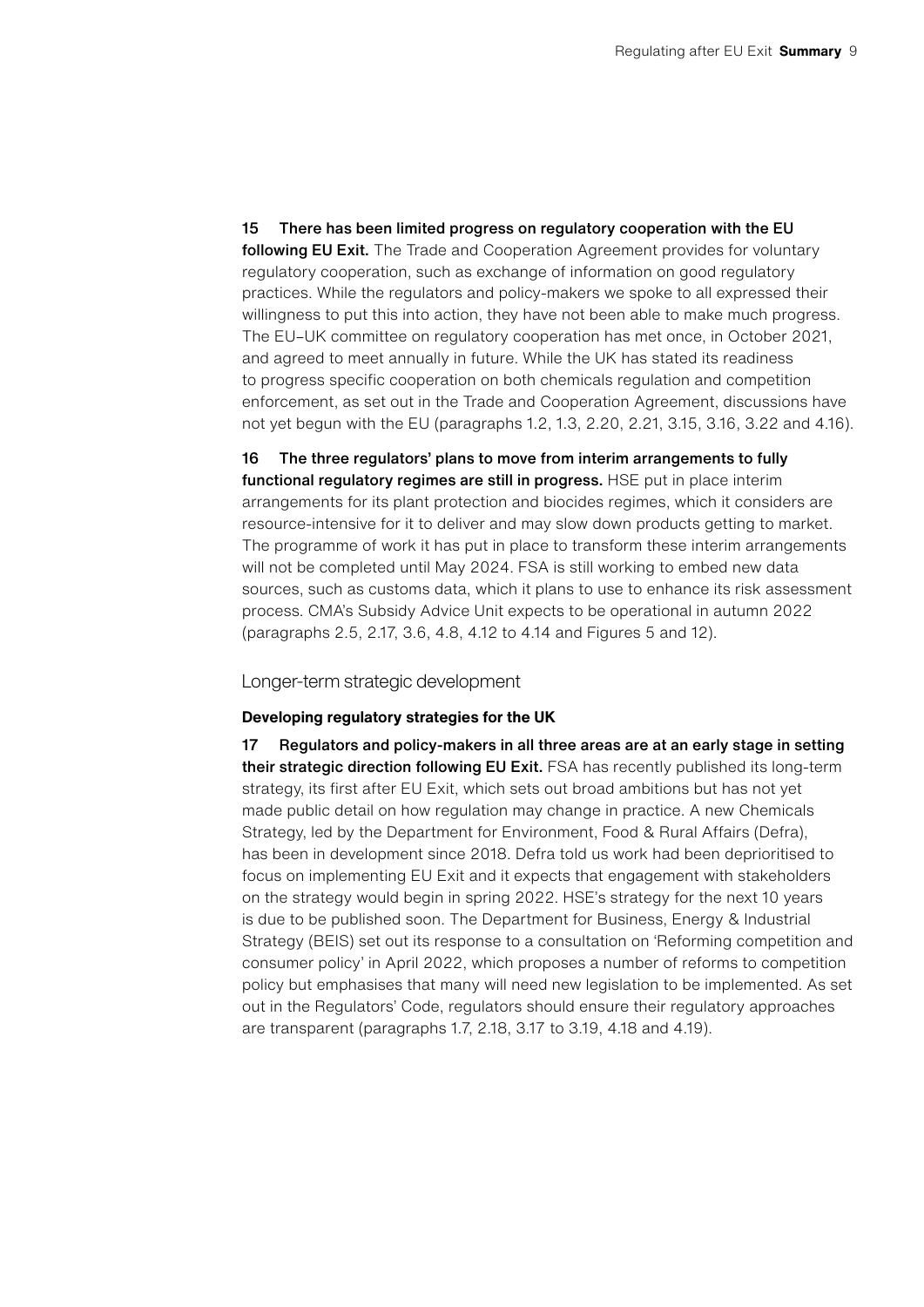#### **Governance of the UK internal market**

18 Regulators are working with others to get governance arrangements for the UK internal market up and running. Where competencies are devolved, such as on food safety or environmental protection, it is possible that regulators across the four UK nations will have different regulatory decisions to enforce. The UK government and regulators are working with the devolved administrations to develop common frameworks governing regulatory approaches in these areas. As at January 2022, the common frameworks relating to chemicals and pesticides, and food and feed safety and hygiene were operating on a provisional basis and are undergoing scrutiny by Parliament. In December 2020, the government passed the UK Internal Market Act, covering trade in goods and services within the UK and establishing an Office for the Internal Market. Both the Scottish and Welsh governments have stated their opposition to the Act (paragraphs 1.11 to 1.13, 2.19, 3.20, 3.21 and 4.20).

#### **Influencing development of regulation internationally**

19 All three regulators have taken steps to strengthen their international relationships, for example to improve operational effectiveness or to influence strategic direction on regulation. Outside the EU, the regulators are beginning to develop strategies for increasing their presence internationally, including strengthening their involvement in organisations such as the World Health Organization, United Nations committees and standards-setting bodies. For example, in September 2020, CMA signed the Multilateral Mutual Assistance and Cooperation Framework with its counterparts in four countries to strengthen cooperation on multi-jurisdictional investigations. FSA is increasing its engagement with the International Food Safety Authorities Network (INFOSAN) and sits on its advisory group (paragraphs 2.22, 3.22 and 4.21).

#### Conclusion

20 All three regulators covered in this report have taken on significant new responsibilities and were allocated additional funding as a result of the UK leaving the EU. The regulators implemented measures aimed at ensuring continuity in their respective sectors on Day 1 after the transition period ended, in some cases this involved delaying new regulatory requirements, or extending deadlines. All three are building capability to match their increased responsibilities but are facing operational challenges that need to be addressed as they move away from interim arrangements. These include recruiting people with the necessary skills, bridging information and data gaps, and planning for the future when there is uncertainty over long-term workloads in some key areas.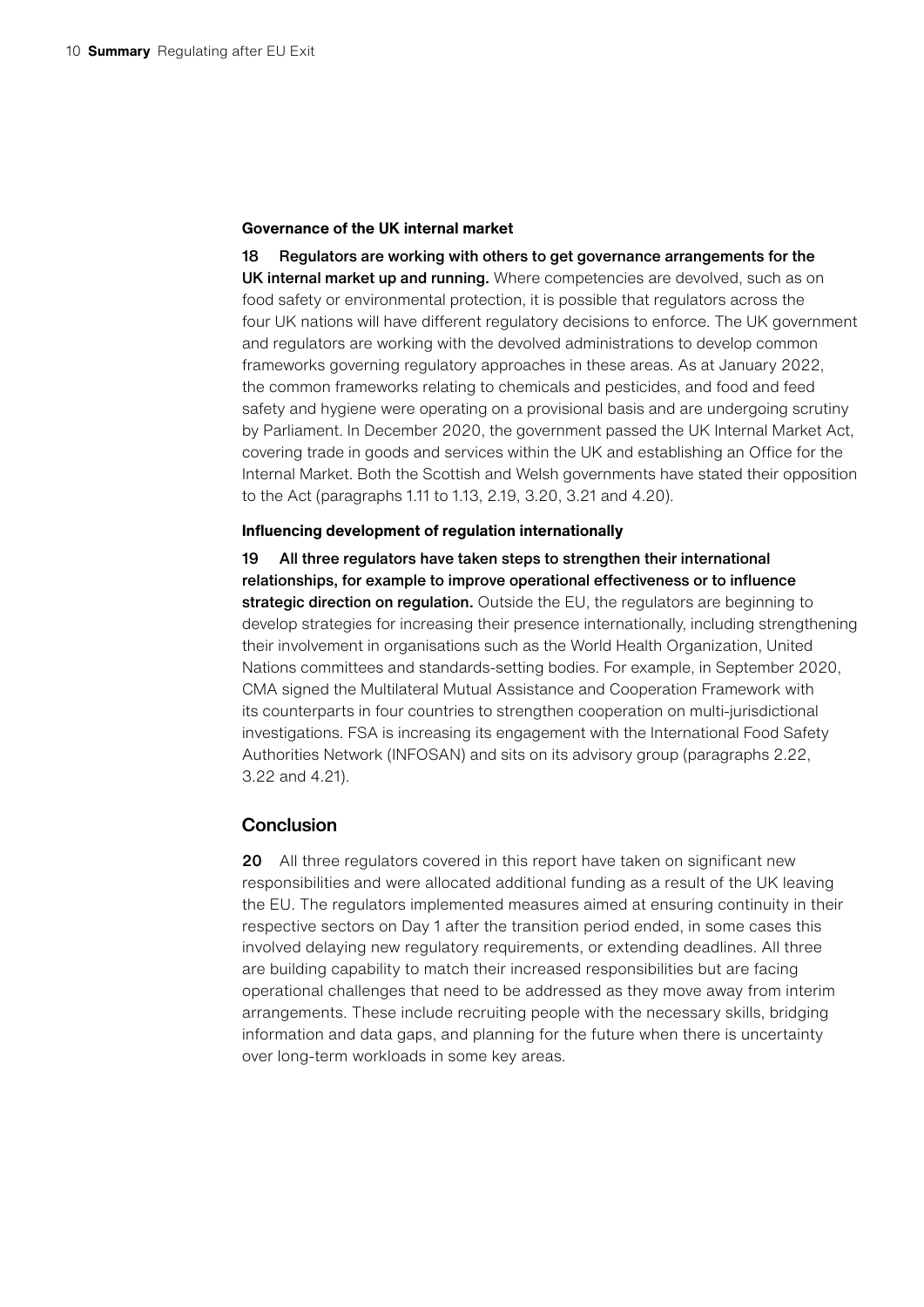21 Government has set out a broad ambition for regulatory reform and sees opportunities for improving regulation outside the EU. All three regulators and the respective policy departments are at an early stage with developing strategies for reaching their future state, while still having to manage the operational challenges that have already arisen following EU Exit. Until long-term strategies are fully developed, there is a risk that regulators' current plans to meet operational challenges may be wasted effort and not align with longer-term ambitions.

#### Recommendations

22 Our recommendations cover the three regulated areas examined in this report and may also be of wider benefit to regulators and policy departments in other regulated areas. We recognise that experience varies across the three areas covered, and that progress may already have been made by individual regulators in some areas covered below.

- a While government as a whole is still working on its future direction for regulation, regulators need to develop, with policy-makers, their long-term strategies and objectives. In line with our principles of effective regulation, these should articulate a clear line of sight linking high-level and statutory objectives to detailed operational objectives, plans and priorities. This will enable them to build their capacity and processes and prioritise their workload to ensure their detailed objectives support overall desired policy outcomes.
- b Now there is more clarity on demand for new regulatory functions, regulators should review the plans they developed before EU Exit in the light of what they now know about their capacity and their workload. They should test the realism of their current plans and take any necessary steps to ensure their operational effectiveness is maximised as well as looking for efficiencies in delivery. These reviews should consider what scope and need the regulator has to:
	- build capacity and skills;
	- flex deadlines or work programmes to match workload to resources;
	- use other international channels to cooperate and influence regulatory changes; and
	- build new tools for risk identification.
- c Regulators should ensure that, as soon as they are able, they provide clarity to stakeholders on their direction of travel and the timelines for any planned changes. As set out in good practice guidance, this is important to allow stakeholders to plan and to hold regulators to account.